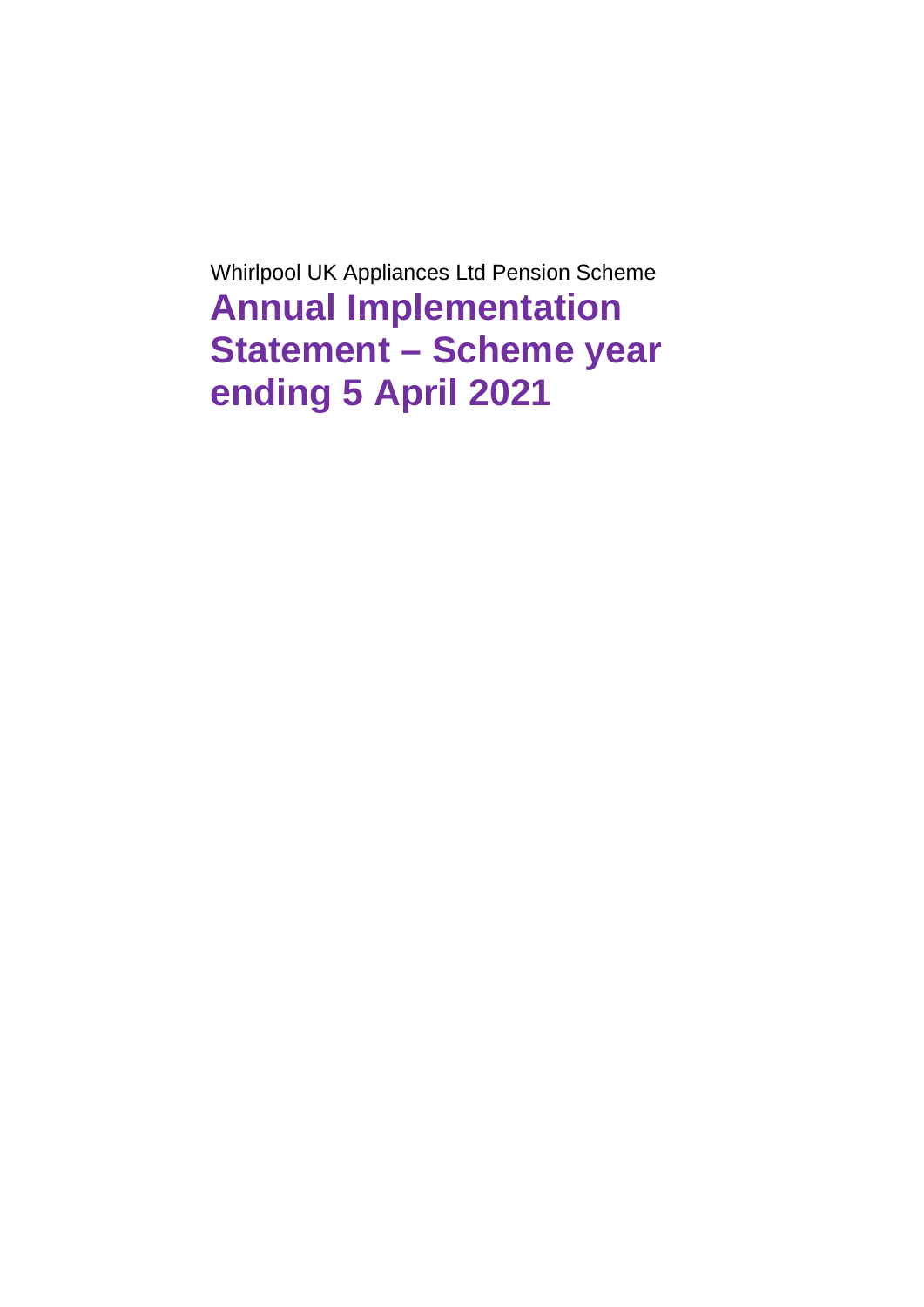### **1 Introduction**

This document is the Annual Implementation Statement ("the statement") prepared by the Trustee of the Whirlpool UK Appliances Ltd Pension Scheme ("the Scheme") covering the scheme year to 5 April 2021 ("the year").

The purpose of this statement is to:

- Provide further information on reviews of the SIP undertaken by the Trustee, and any changes made to the SIP over the year as a result of a review.
- Details of how and the extent to which, in the opinion of the Trustee, the Scheme's policies as set out in the Statement of Investment Principles (the "SIP") have been followed during the year; and
- A description of voting behaviour (including the "most significant" votes made on behalf of the Trustees) and any use of a proxy voter during the year.

The Scheme makes use of a wide range of investments; therefore, the principles and policies in the SIP are intended to be applied in aggregate and proportionately, focussing on areas of maximum impact.

In order to ensure that investment policies set out in the SIP are undertaken only by persons or organisations with the skills, information and resources necessary to take them effectively, the Trustee delegates some responsibilities. In particular, the Trustee has appointed a Fiduciary Manager, Towers Watson Limited, to manage the Scheme's DB assets on a discretionary basis. The Fiduciary Manager's discretion is subject to guidelines and restrictions set by the Trustee. So far as is practicable, the Fiduciary Manager considers and seeks to give effect to the policies and principles set out in the Trustee's SIP.

A copy of this Implementation Statement will be made available on the following website: *<https://www.ptluk.com/statement-of-investment-principles>*

## **2 Review and changes to the SIP**

The SIP was reviewed and updated once in the year. The versions in place were dated:

- 1. September 2019
- 2. September 2020

The SIP was updated in September 2020 in relation to new Department for Work and Pensions (DWP) regulations coming into force from 1 October 2020, which required the Trustee to set out their policy in relation to their arrangements with asset managers including:

- how the arrangement with the asset manager incentivises the asset manager to align its investment strategy and decisions with the trustee's policies.
- how that arrangement incentivises the asset manager to make decisions based on assessments about medium to long-term financial and non-financial performance of an issuer of debt or equity and to engage with issuers of debt or equity in order to improve their performance in the medium to long-term.
- how the method (and time horizon) of the evaluation of the asset manager's performance and the remuneration for asset management services are in line with the trustee's policies.
- how the trustee monitors portfolio turnover costs incurred by the asset manager, and how they define and monitor targeted portfolio turnover or turnover range; and
- the duration of the arrangement with the asset manager.

For the purpose of assessing how the Scheme's SIP has been followed, the remainder of this statement specifically focusses on the SIP agreed in September 2020. All elements that were included in the previously agreed SIP (dated September 2019) remained in the September 2020 SIP.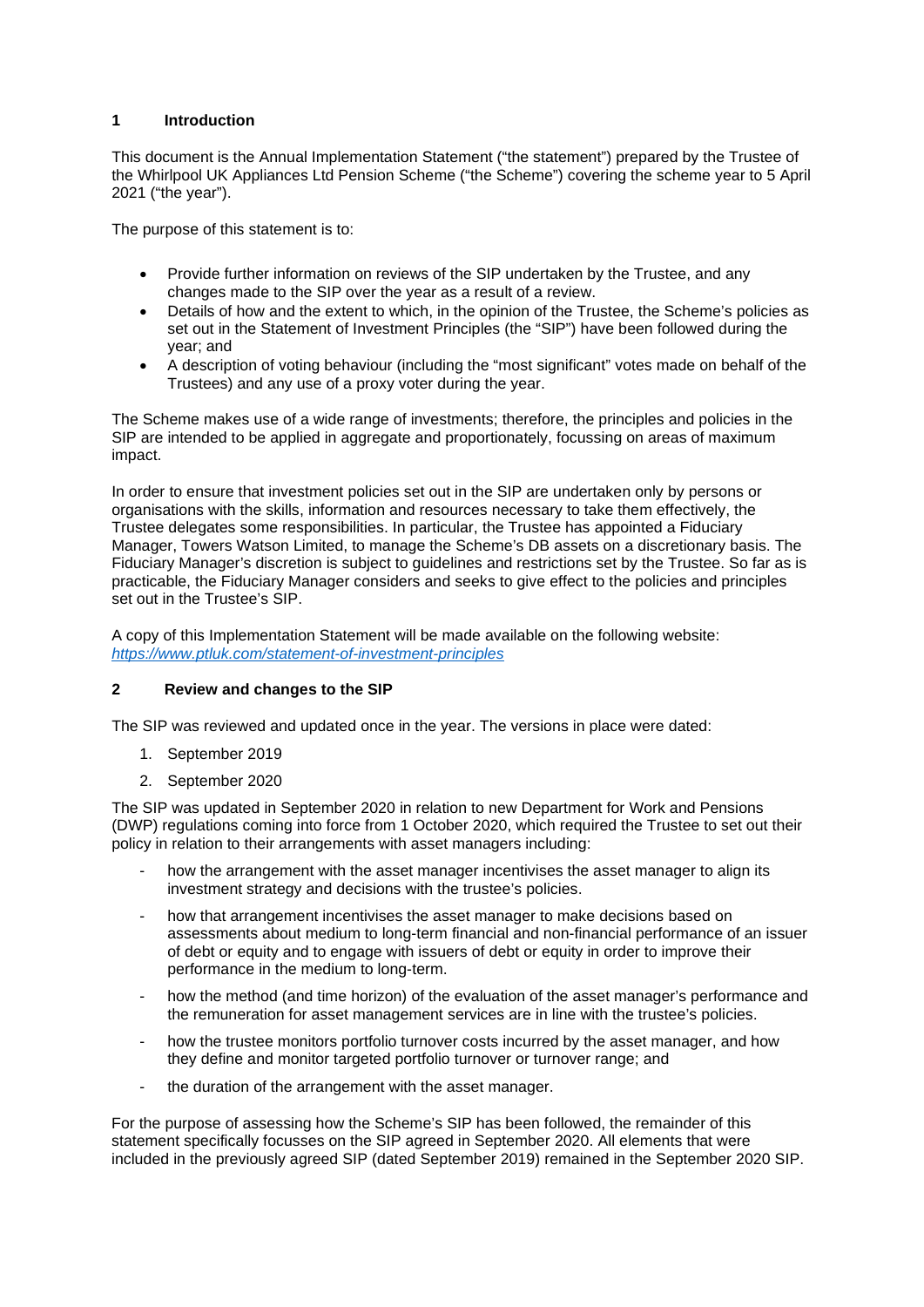### **3 Adherence to the SIP**

### *SIP Section 1: Introduction*

*Items 1-2: These paragraphs provide relevant introductory and background comments rather than setting out any policies.*

### *SIP Section 2: Investment Objectives*

*This section sets out the Trustee's investment objectives which are ultimately focussed on ensuring that the Scheme has sufficient assets to pay benefits to its beneficiaries as and when they fall due.*

*The Investment and Risk Monitoring Committee ("IRMC") met four times during the year.*

### *SIP Section 3: Investment Strategy*

*The Trustee has received advice on an investment strategy aimed at maximising the chances of achieving its objectives. The investment strategy was formally reviewed ahead of transitioning the Scheme's assets into a fiduciary arrangement with Willis Towers Watson. The Trustee monitors progress relative to its objectives on a quarterly basis as outlined below.*

*The Trustee believes in diversification and the Scheme's portfolio is built using a diverse range of return-seeking assets and a dedicated allocation to liability driven investments which seek to match the sensitivity of the Scheme's liabilities to inflation and interest rates. Throughout the year, implementation of this strategy was delegated to the Fiduciary Manager who managed the balance of these investments. The Trustee put in place guidelines over the year with parameters specified for the Fiduciary Manager to act within including asset allocation, manager and geographical diversification, and foreign currency exposure. The Fiduciary Manager is required to report any breach of these guidelines to the Trustee. No breaches were reported during the year.*

*In order to ensure appropriate incentivisation and alignment of decision-making between the Trustee and the Fiduciary Manager, the Fiduciary Manager is subject to a number of obligations set out in its contractual arrangements with the Trustee and the Fiduciary Manager is aware of and gives effect to the principles set out in the Trustee's SIP. The Fiduciary Manager acted in accordance with these obligations throughout the year.* 

*The Trustee's investment strategy seeks to outperform a benchmark based on a projection of the Scheme's liability cashflows. The liability benchmark is updated following each actuarial valuation, and when there is any significant change to the structure of the Scheme's liabilities. The benchmark was last updated in March 2021 as the Fiduciary Manager updated its inflation assumptions used for constructing the Scheme's liability proxy to account for the impact of RPI reform.*

*The Fiduciary Manager monitored and reviewed the Scheme's investments and managers on a regular basis to ensure that the investment strategy remained consistent with the Scheme's objectives. On a quarterly basis, the Trustee reviewed the Scheme's asset allocation, funding position and progress relative to the journey plan (the projected path to achieve the Scheme's objective), and measures of the expected return and risk of the Scheme's portfolio to ensure that these remained broadly consistent with the Scheme's objectives. On a monthly basis the Trustee received an approximate update of the Scheme's position to keep track of progress between the detailed quarterly reports.*

*The Trustee has implemented a dynamic risk management framework whereby the Scheme's funding position is monitored relative to agreed upside and downside triggers which are used to indicate if the Scheme is sufficiently ahead of or behind the journey plan to warrant reviewing or changing the Scheme's investment strategy (e.g. the Scheme may be in a position to reduce investment risk or the investment time horizon on breaching an upside trigger). Throughout the year, the Fiduciary Manager monitored the Scheme's funding position and progress relative to the triggers on a daily basis using its proprietary system, the Asset Liability Suite. When the Scheme breached its upside funding level trigger in early 2021 the Trustee agreed to respond by bringing forward the commencement of derisking to 2024, in line with the dynamic risk management framework. The Trustee will formalise this later in 2021 when they conduct a desktop strategy review.*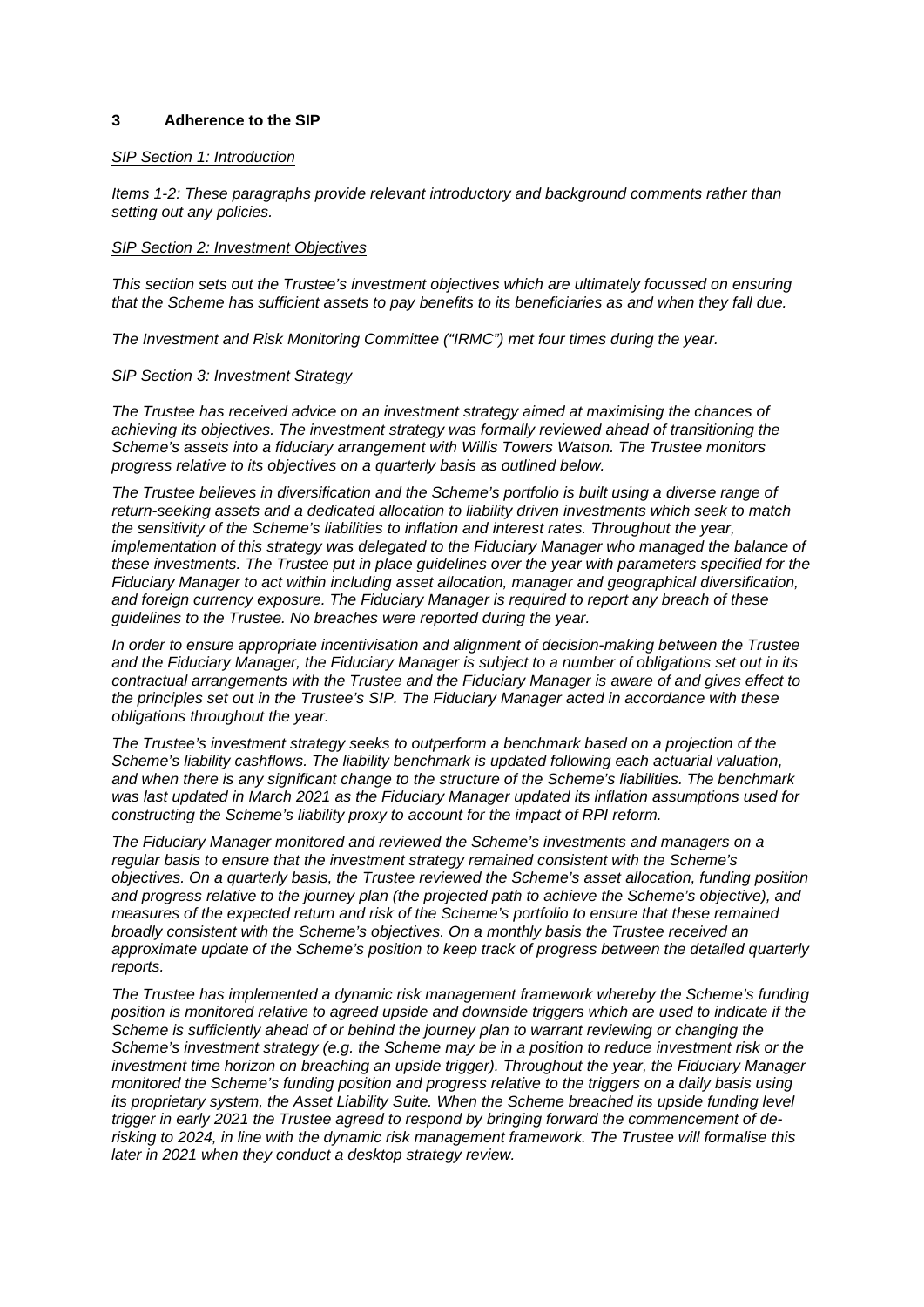*The Trustee has a policy to ensure that the Scheme's cashflow requirements can be readily met without disrupting its investments. Throughout the year, the Fiduciary Manager regularly monitored the level of cash in the Scheme, and cashflows into / out of the Scheme to ensure that there were sufficient assets in readily realisable investments to meet the Scheme's requirements without disrupting its investments. The Fiduciary Manager can make adjustments to the Scheme's allocation to cash when necessary within guidelines set by the Trustee. The Trustee monitored the liquidity of the Scheme's portfolio and cashflows into and out of the Scheme on a quarterly basis.*

### *SIP Section 4: Investment Managers*

*Over the year to 5 April 2021, the Trustee completed the transition of the Scheme's assets into a new fiduciary arrangement with Willis Towers Watson, re-arranging its legacy portfolio into the fiduciary target portfolio as at 5 April 2021, comprising:*

- *the TWIM Hedge Advantage Fund;*
- *the TWIM Alternative Credit Fund*
- *the TWIM Global Equity Focus Fund;*
- *the TWIM Diversifying Strategies Fund (USD and GBP hedged share classes);;*
- *the TWIM Secure Income Fund;*
- *the Resolution Capital Property Fund;*
- *the AMX SSgA Infrastructure Fund;*
- *the First State China A Shares Fund;*
- *the AMX Colchester Global Sovereign Credit Fund;*
- *the Franklin Templeton Global Bond Plus Fund;*
- *the Dymon Asia China Absolute Return Bond Fund;*
- *the GQG Emerging Markets Equity Fund;*
- *the Insight Synthetic Equities Fund;*
- *four pooled LDI funds with Insight; and*
- *two SSGA Liquidity Funds (GBP and USD).*

*Throughout the year, the Fiduciary Manager monitored the performance of the Scheme's investment managers. Performance was monitored relative to an appropriate market benchmark where one was available or an appropriate return objective where a market benchmark was not available. In addition, the Fiduciary Manager assessed the performance of the Scheme's investment managers relative to peers and in the context of the prevailing market environment. The Fiduciary Manager and Trustee focus their assessment of investment manager performance on the long-term consistent with the Trustee's position as a long-term investor.* 

*On a forward-looking basis, past performance is only one input into the Fiduciary Manager's assessment of an investment manager, which relies predominantly on research views based on a range of qualitative and quantitative factors, including the consideration of Sustainable Investment, or Environment, Social and Governance factors as outlined below. Whilst there were some changes to the underlying investment managers, no managers were terminated based on short-term performance alone. Consistent with the Scheme's long investment time horizon, the Trustee seeks to be a longterm investor and the Fiduciary Manager has appointed managers (in the majority of cases) with the expectation of a long-term relationship. This in turn allows investment managers to take a longer-term approach to investing, including engagement with issuers of debt and equity, with a view to improving investment outcomes over the long term. As at the end of the year, the Scheme was invested in 19 investment funds.* 

*The Trustee received quarterly performance monitoring reports from the Fiduciary Manager (following the transition of assets). Performance shown in these reports was based on performance reporting provided by the Scheme's Independent Performance Measurer, State Street. These reports are included for scrutiny and discussion at the Trustee's quarterly meetings. The reports include details of*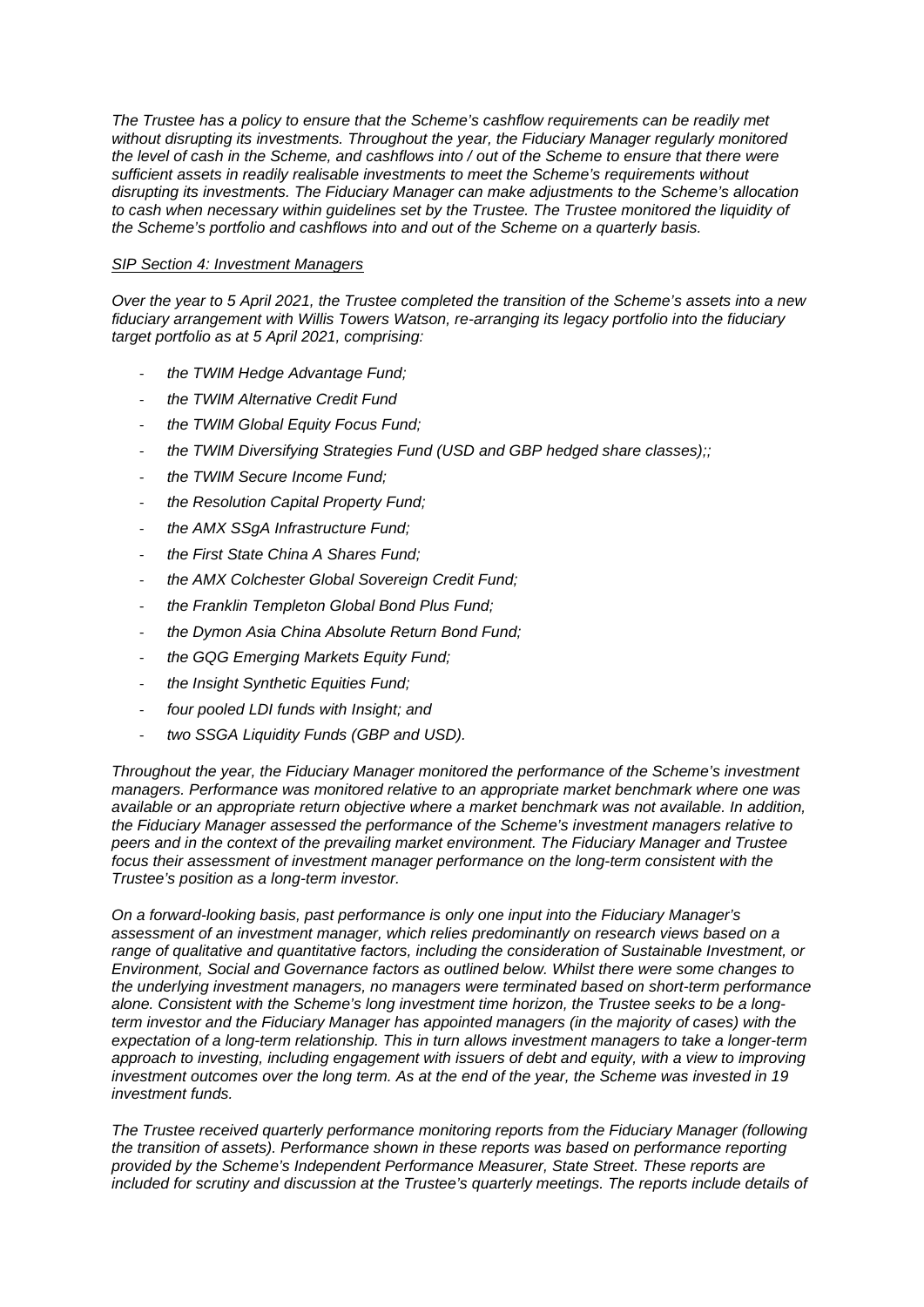*short-, medium- and longer-term performance relative to benchmarks/targets for all funds as well as commentary on an exceptions basis regarding performance with significant deviation from benchmark/target. Throughout the year, the Trustee used these reports as an input into its ongoing assessment of the Fiduciary Manager's performance. Similar to the approach taken with the Scheme's underlying investment managers, the Trustee appointed the Fiduciary Manager with the expectation of a long-term relationship and therefore takes a long-term approach to its assessment of the Fiduciary Manager's performance.*

### *Manager selection: de-selection and monitoring*

*As set out above, the Trustee has delegated responsibility to the Fiduciary Manager to implement the Trustee's agreed investment strategy, including making certain decisions about investments (including asset allocation and manager selection/deselection) in compliance with Sections 34 and 36 of the Pensions Act.* 

*As part of its manager selection and ongoing oversight processes, the Fiduciary Manager considers the level of fees and the type of fee structures used by each manager (including a consideration of the alignment of interests created by certain fee structures). The Fiduciary Manager considers a number of factors including the asset class / investment strategy, the way in which the strategy is implemented (e.g. active management or passive benchmark tracking), and fee benchmarking relative to peers. The majority of the Scheme's investment managers were paid an ad valorem fee, in line with normal market practice, for a given scope of services which includes consideration of longterm factors and engagement. The exceptions to this were in the areas of Secure Income Assets ("SIAs") where part of the manager's remuneration was based on its performance over an appropriate time horizon. The use of performance fees for these types of investments (where manager skill is a key driver of expected returns) is quite common. The Trustee and Fiduciary Manager recognise the incentives created by such fee structures and are comfortable with them given the active nature of these individual strategies, and in the context of the Scheme's wider investment portfolio where the aggregate use of these fee structures is limited.*

*The Fiduciary Manager is also responsible for managing the sustainability of the portfolio and how ESG factors are allowed for in the portfolio.*

*Consistent with the Trustee's view that ESG factors can have a significant impact on investment returns, particularly over the long-term, the Fiduciary Manager believes that SI forms the cornerstone of successful long-term investment and has fully embedded the consideration of ESG factors in its processes.* 

*The Fiduciary Manager's process for selecting, monitoring and de-selecting managers explicitly and formally includes an assessment of a manager's approach to SI (recognising that the degree to which these factors are relevant to any given strategy is a function of time horizon, investment style, philosophy and exposures). Where ESG factors are considered to be particularly influential to outcomes, the Fiduciary Manager engages with investment managers to improve their processes.* 

*The Fiduciary Manager produces detailed reports on the SI characteristics of the highest-rated managers (such as those included in the Scheme's portfolio) on an annual basis. These reports form part of the Fiduciary Manager's ongoing portfolio monitoring.* 

*The policies and processes described above have impacted the Scheme's investments in numerous ways. For example, the Scheme invests in the TWIM Secure Income Fund: This fund generates returns from investment in renewable energy assets and other socially responsible investment. The universe for assets in which the fund manager can buy is screened for Environmental and Social factors such as energy and water consumption. Potential purchases have been rejected in the past for failing to meet ESG requirements.*

### Company level engagement and rights attached to investments (including voting):

The Trustee has delegated responsibility for the selection, retention and realisation of investments to the Fiduciary Manager, and in turn to the Scheme's investment managers. The day-to-day integration of ESG considerations and stewardship activities (including voting and engagement) are delegated to the Scheme's investment managers.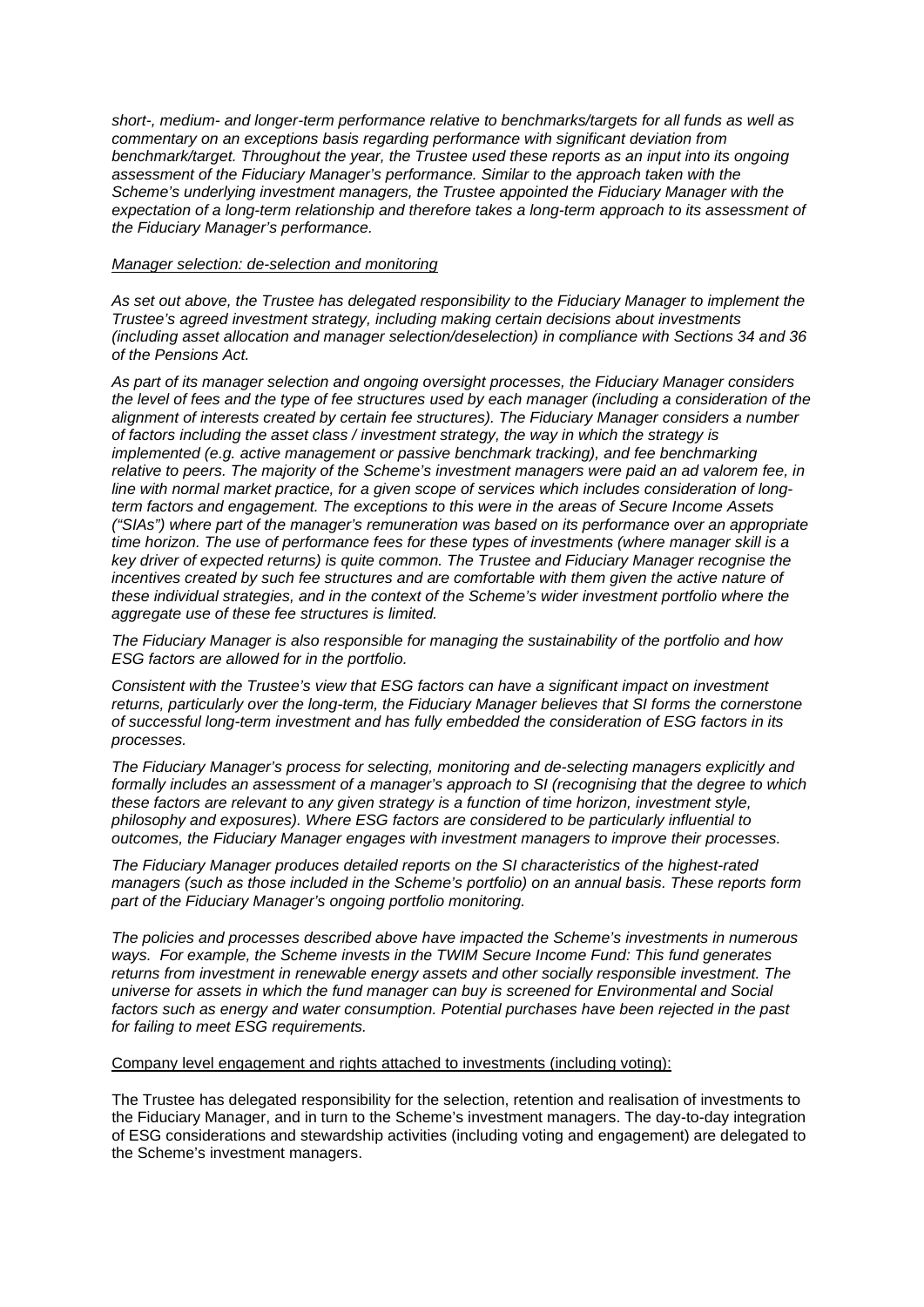Through the engagement undertaken by the Fiduciary Manager, the Trustee expects investment managers to sign up to local Stewardship Codes and to act as responsible stewards of capital as applicable to their mandates. The Fiduciary Manager considers the investment managers' policies and activities in relation to Environmental, Social and Governance ("ESG") and stewardship both at the appointment of a new manager and on an ongoing basis. The Fiduciary Manager engages with managers to improve their practices and may terminate a manager's appointment if they fail to demonstrate an acceptable level of practice in these areas. However, no managers were terminated on these grounds during the Year.

The Scheme is invested across a diverse range of asset classes which carry different ownership rights, for example fixed income whereby these holdings do not have voting rights attached. Therefore, voting information was only requested from the Scheme's equity managers. Responses received are provided in the table below. Where managers provided multiple examples of "significant votes", the top three have been shown below.

Further information on the voting and engagement activities of the managers is provided in the table below where we have provided data for the invested Scheme managers as at 5 April 2021.

The Scheme's equity holdings are invested across four pooled funds:

- Towers Watson Investment Management (TWIM) Global Equity Focus Fund an active global equity fund managed by the Fiduciary Manager which invests in number of underlying managers
- Manager  $A -$  an active emerging markets equity fund
- Manager B an active emerging markets equity fund
- Manager C an active global fund focussed on real estate equity
- SSgA Infrastructure Equity MFG Fund a passive global equity fund focussed on equity related to infrastructure companies

As outlined above, the Scheme is invested in both active and passive equity funds. For the active funds, the Trustee has decided not to publicly disclose investment manager names. This decision relates to the underlying investment managers in the TWIM Fund, Manager A, Manager B and Manager C. Given the nature of these investments, the Trustee believes that publicly disclosing the names of the Scheme's investment managers could impact the investment manager's ability to generate the best investment outcome for the Scheme and ultimately, the Scheme's members.

The voting data below is based on the year to 31 March 2021 unless stated otherwise underneath the tables. Where references are made to "we" this refers to the investment manager, not the Trustee.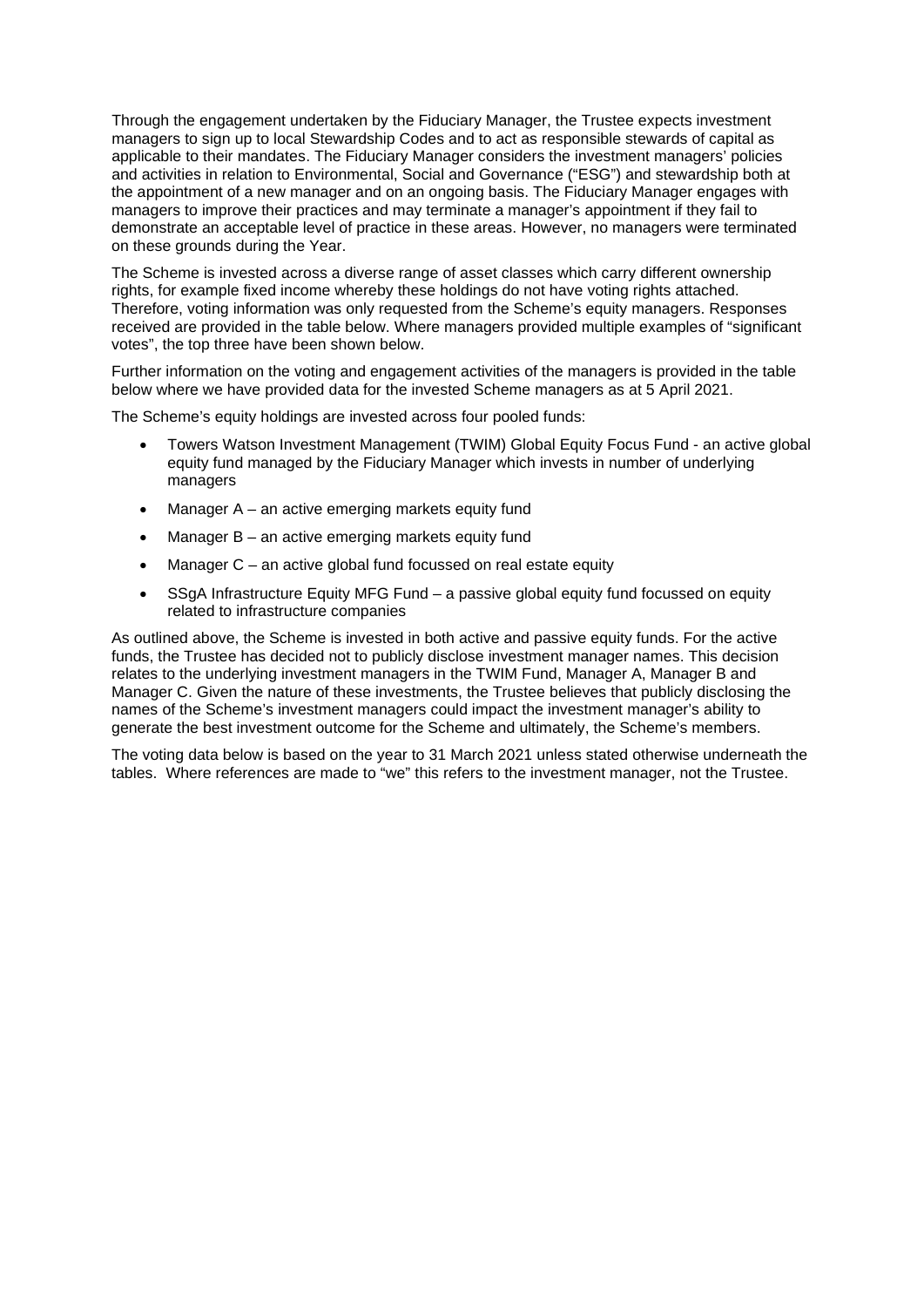# **Towers Watson Investment Management (TWIM) Global Equity Focus Fund:**

| Voting<br>activity                       | Number of votes eligible to cast: 2,921<br>Percentage of eligible votes cast: 99.0%<br>Percentage of votes with management: 90.4%<br>Percentage of votes against management: 9.5%<br>Percentage of votes abstained from: 0.2% |                                                     |                                                                                                                                                                                                                                                                                                                                                                                                                                                                                    |                                                                                                                                                            |
|------------------------------------------|-------------------------------------------------------------------------------------------------------------------------------------------------------------------------------------------------------------------------------|-----------------------------------------------------|------------------------------------------------------------------------------------------------------------------------------------------------------------------------------------------------------------------------------------------------------------------------------------------------------------------------------------------------------------------------------------------------------------------------------------------------------------------------------------|------------------------------------------------------------------------------------------------------------------------------------------------------------|
|                                          | Company                                                                                                                                                                                                                       | Citigroup                                           | Cigna Corporation                                                                                                                                                                                                                                                                                                                                                                                                                                                                  | Cigna Corporation                                                                                                                                          |
|                                          | Size of<br>holdings                                                                                                                                                                                                           | 0.8%                                                | 1.6%                                                                                                                                                                                                                                                                                                                                                                                                                                                                               | 1.6%                                                                                                                                                       |
| <b>Most</b><br>significant<br>votes cast | <b>Resolution</b>                                                                                                                                                                                                             | Report on Lobbying<br>Payments and Policy           | Report on Gender Pay<br>Gap                                                                                                                                                                                                                                                                                                                                                                                                                                                        | Reduce Ownership<br>Threshold for<br>Shareholders to Call<br><b>Special Meeting</b>                                                                        |
|                                          | <b>Decision</b><br><b>Note</b>                                                                                                                                                                                                | For                                                 | For                                                                                                                                                                                                                                                                                                                                                                                                                                                                                | For                                                                                                                                                        |
|                                          | <b>Rationale</b><br>for<br>decision                                                                                                                                                                                           | We are against any<br>form of political<br>payments | We believe the<br>disclosures requested<br>would be very low cost<br>for the company to<br>produce and that<br>shareholders would<br>benefit from additional<br>information allowing<br>them to better measure<br>the progress of the<br>company's diversity<br>and inclusion<br>initiatives, with<br>significant benefits for<br>the company related to<br>employee and<br>customer satisfaction<br>as it would<br>demonstrate that the<br>company took the<br>concerns seriously | Shareholder proposal<br>promotes enhanced<br>shareholder rights                                                                                            |
|                                          | <b>Rationale</b><br>for<br>classifying<br>as<br>significant                                                                                                                                                                   | Large holding in<br>portfolio                       | We believe it was<br>significant both given<br>our firmwide<br>shareholding (as a<br>percentage of<br>outstanding shares)<br>and our engagement<br>efforts                                                                                                                                                                                                                                                                                                                         | We believe it was<br>significant both given<br>our firmwide<br>shareholding (as a<br>percentage of<br>outstanding shares)<br>and our engagement<br>efforts |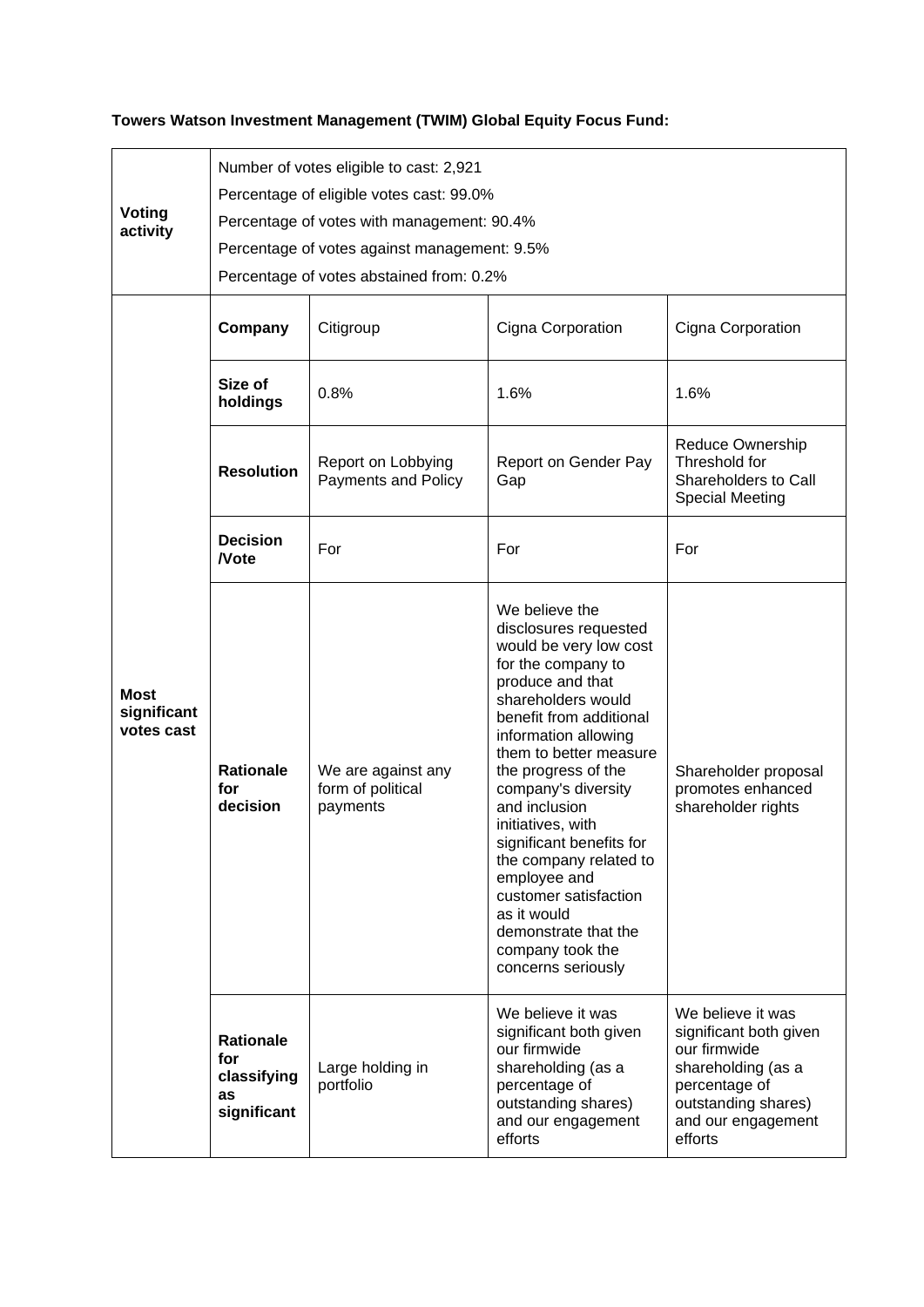# **Manager A:**

| Voting<br>activity                | Number of votes eligible to cast: 956<br>Percentage of eligible votes cast: 100.0%<br>Percentage of votes with management: 99.0%<br>Percentage of votes against management: 1.0%<br>Percentage of votes abstained from: 0.0% |                                                                                                                                             |                                                                                                                          |                                                                                                                                                                                              |
|-----------------------------------|------------------------------------------------------------------------------------------------------------------------------------------------------------------------------------------------------------------------------|---------------------------------------------------------------------------------------------------------------------------------------------|--------------------------------------------------------------------------------------------------------------------------|----------------------------------------------------------------------------------------------------------------------------------------------------------------------------------------------|
| Most<br>significant<br>votes cast | Company                                                                                                                                                                                                                      | China Telecom                                                                                                                               | <b>Great Wall Motor</b>                                                                                                  | China Mengniu Dairy                                                                                                                                                                          |
|                                   | Size of<br>holdings                                                                                                                                                                                                          | 2.63%                                                                                                                                       | 4.09%                                                                                                                    | 2.38%                                                                                                                                                                                        |
|                                   | <b>Resolution</b>                                                                                                                                                                                                            | Authority to Issue<br>Shares without Pre-<br><b>Emptive Rights</b>                                                                          | Amendments to<br>Articles of Association                                                                                 | <b>Electing Jiao Shuge</b>                                                                                                                                                                   |
|                                   | <b>Decision</b><br><b>Note</b>                                                                                                                                                                                               | Against                                                                                                                                     | Against                                                                                                                  | For                                                                                                                                                                                          |
|                                   | <b>Rationale</b><br>for<br>decision                                                                                                                                                                                          | Concerns about<br>potentially excessive<br>dilution. Company also<br>does not need to issue<br>new shares given a<br>healthy balance sheet. | Shortened notice<br>period as shareholders<br>should give enough<br>time to consider items<br>before general<br>meetings | Jiao has been on the<br>board for several<br>years. His experiences<br>in financial industry are<br>solid. And we don't<br>think major<br>shareholders want to<br>be unreasonably<br>diluted |
|                                   | <b>Rationale</b><br>for<br>classifying<br>as<br>significant                                                                                                                                                                  | Against management                                                                                                                          | Against management                                                                                                       | Vote against provider<br>recommendations                                                                                                                                                     |
| Use of<br>proxy<br>voting         |                                                                                                                                                                                                                              | Glass Lewis/Create their own policy which Glass Lewis implements on their behalf                                                            |                                                                                                                          |                                                                                                                                                                                              |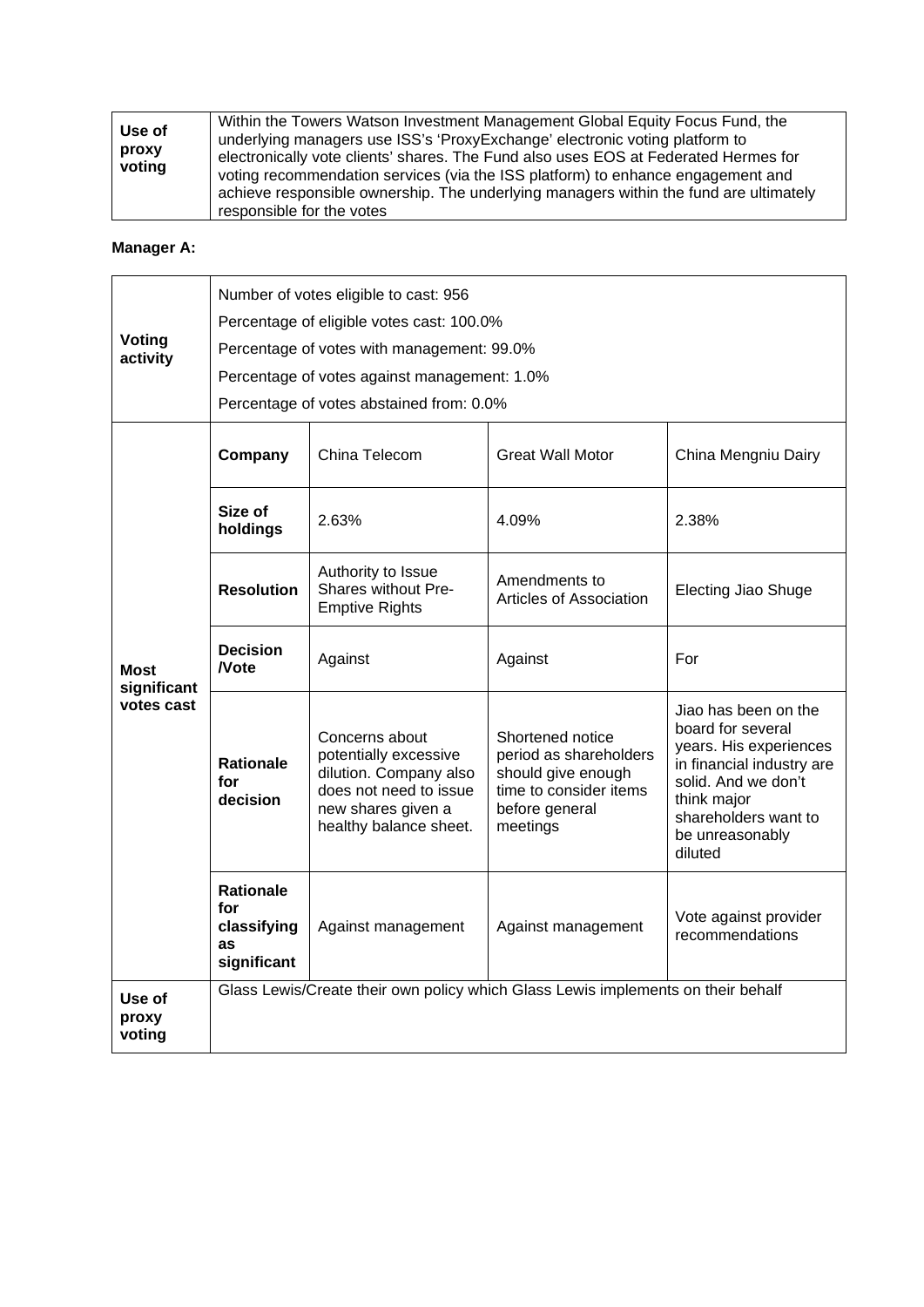# **Manager B:**

| <b>Voting</b><br>activity | Number of votes eligible to cast: 634<br>Percentage of eligible votes cast: 98.0%<br>Percentage of votes with management: 90.0%<br>Percentage of votes against management: 8.0% |  |  |
|---------------------------|---------------------------------------------------------------------------------------------------------------------------------------------------------------------------------|--|--|
| <b>Most</b>               | Percentage of votes abstained from: 2.0%                                                                                                                                        |  |  |
| significant<br>votes cast | No data provided                                                                                                                                                                |  |  |
| Use of<br>proxy<br>voting | N/A                                                                                                                                                                             |  |  |

Note: Due to availability at the current time, data shown above is for the year to 31 December 2020.

# **Manager C:**

| <b>Voting</b><br>activity                | Number of votes eligible to cast: 546<br>Percentage of eligible votes cast: 100.0%<br>Percentage of votes with management: 98.0%<br>Percentage of votes against management: 2.0%<br>Percentage of votes abstained from: 0.0% |                                                                                                                                                                                   |                                                                                                                                                                   |                                                                                                                                                          |
|------------------------------------------|------------------------------------------------------------------------------------------------------------------------------------------------------------------------------------------------------------------------------|-----------------------------------------------------------------------------------------------------------------------------------------------------------------------------------|-------------------------------------------------------------------------------------------------------------------------------------------------------------------|----------------------------------------------------------------------------------------------------------------------------------------------------------|
| <b>Most</b><br>significant<br>votes cast | Company                                                                                                                                                                                                                      | Sun Hung Kai<br><b>Properties Limited</b>                                                                                                                                         | Equinix, Inc.                                                                                                                                                     | Prologis, Inc.                                                                                                                                           |
|                                          | Size of<br>holdings                                                                                                                                                                                                          | 4.7%                                                                                                                                                                              | 4.1%                                                                                                                                                              | 9.1%                                                                                                                                                     |
|                                          | <b>Resolution</b>                                                                                                                                                                                                            | Approve Issuance of<br><b>Equity or Equity-Linked</b><br>Securities without Pre-<br><b>Emptive Rights (grant</b><br>a general mandate to<br>the Directors to issue<br>new shares) | <b>Approve Omnibus</b><br><b>Stock Plan</b>                                                                                                                       | Advisory Vote to Ratify<br><b>Named Executive</b><br>Officers' Compensation                                                                              |
|                                          | <b>Decision</b><br><b>Note</b>                                                                                                                                                                                               | Against                                                                                                                                                                           | Against                                                                                                                                                           | Against                                                                                                                                                  |
|                                          | <b>Rationale</b><br>for<br>decision                                                                                                                                                                                          | Terms were not clearly<br>articulated, particularly<br>pricing                                                                                                                    | ISS takes issue with<br>EQIX's equity incentive<br>plan using a rating<br>system and<br>benchmarking it. EQIX<br>receives a score of 17,<br>ISS points out S&P500 | Long term incentive<br>$("LTI")^*$ bar is set too<br>low<br>100% of the target<br>$\bullet$<br>amount awarded if<br>relative total<br>shareholder return |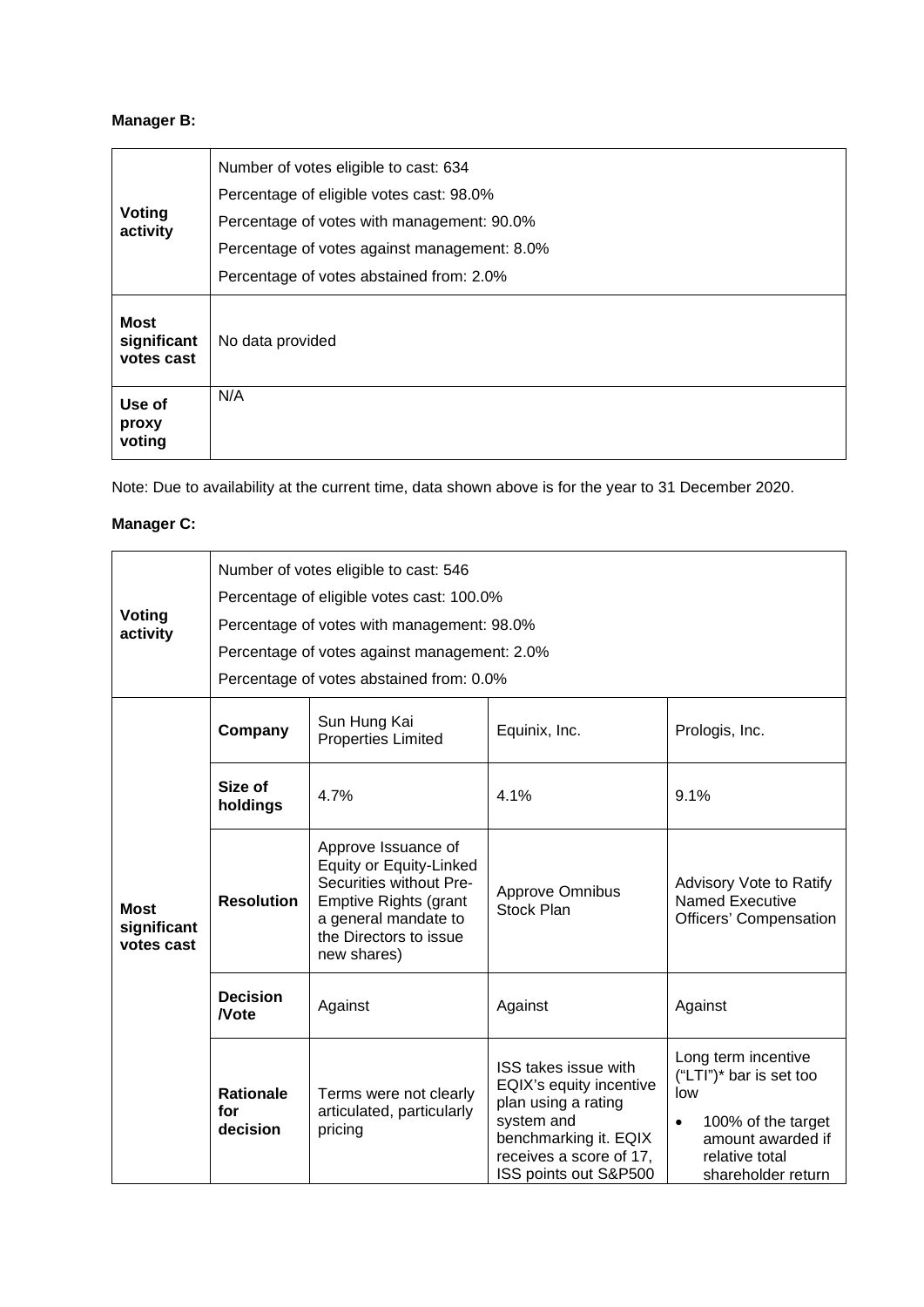|                           |                                                             |                                                 | companies generally<br>land around 55. Their<br>conclusion is the stock<br>plan is too large, has<br>relax vesting and the<br>broad discretion on<br>accelerating it. We<br>reached out to EQIX<br>and they argued as a<br>tech-oriented company<br>EQIX has a<br>substantially different<br>employee set than a<br>traditional REIT and<br>that in many cases<br>Equinix is competing<br>for the same talent as<br>Silicon Valley<br>technology companies.<br>Our view is that ISS<br>sample size is the<br>whole of S&P500 not<br>just REITs. Qualcomm<br>(NASDAQ) and Juniper<br>(NYSE) are two tech<br>companies that we<br>managed to obtain the | is equal to the<br>benchmark*<br>60% of the target<br>$\bullet$<br>amount is awarded<br>if Prolongis<br>underperforms by<br>400-500bps. For<br>the CEO in 2019<br>the target was<br>\$8.25m, thus<br>would have been<br>awarded \$4.95m if<br>underperformed<br>peers by 500bps.<br>*50% of Long term<br>incentive is based on<br>relative total<br>shareholder return<br>against a benchmark<br>comprised of:<br>80% weighted to 4<br>$\bullet$<br><b>US Logistics</b><br>REITs; i.e. EGP,<br>FR, DCT, DRE<br>(note does not |
|---------------------------|-------------------------------------------------------------|-------------------------------------------------|-------------------------------------------------------------------------------------------------------------------------------------------------------------------------------------------------------------------------------------------------------------------------------------------------------------------------------------------------------------------------------------------------------------------------------------------------------------------------------------------------------------------------------------------------------------------------------------------------------------------------------------------------------|-------------------------------------------------------------------------------------------------------------------------------------------------------------------------------------------------------------------------------------------------------------------------------------------------------------------------------------------------------------------------------------------------------------------------------------------------------------------------------------------------------------------------------|
|                           |                                                             |                                                 | ISS score for, they<br>both receive a score of<br>>55 compared to EQIX<br>at just 17                                                                                                                                                                                                                                                                                                                                                                                                                                                                                                                                                                  | include TRNO,<br>RXR)<br>20% weighted to<br>$\bullet$<br>GMG and SEGRO                                                                                                                                                                                                                                                                                                                                                                                                                                                        |
|                           |                                                             |                                                 |                                                                                                                                                                                                                                                                                                                                                                                                                                                                                                                                                                                                                                                       | Other:                                                                                                                                                                                                                                                                                                                                                                                                                                                                                                                        |
|                           |                                                             |                                                 |                                                                                                                                                                                                                                                                                                                                                                                                                                                                                                                                                                                                                                                       | CEO pay ratio to<br>median employee<br>is 258:1                                                                                                                                                                                                                                                                                                                                                                                                                                                                               |
|                           |                                                             |                                                 |                                                                                                                                                                                                                                                                                                                                                                                                                                                                                                                                                                                                                                                       | Comparable CEO pay<br>(\$29.9m using the ISS<br>method) is elevated vs                                                                                                                                                                                                                                                                                                                                                                                                                                                        |
|                           |                                                             |                                                 |                                                                                                                                                                                                                                                                                                                                                                                                                                                                                                                                                                                                                                                       | AMT \$14.3 (4/2019)<br>ISS report)                                                                                                                                                                                                                                                                                                                                                                                                                                                                                            |
|                           |                                                             |                                                 |                                                                                                                                                                                                                                                                                                                                                                                                                                                                                                                                                                                                                                                       | GMG US10m<br>$(11/19$ ISS report)                                                                                                                                                                                                                                                                                                                                                                                                                                                                                             |
|                           | <b>Rationale</b><br>for<br>classifying<br>as<br>significant | Voting against<br>management                    | Voting against<br>management                                                                                                                                                                                                                                                                                                                                                                                                                                                                                                                                                                                                                          | Voting against<br>management                                                                                                                                                                                                                                                                                                                                                                                                                                                                                                  |
| Use of<br>proxy<br>voting |                                                             | Manager C does not use a proxy advisory service |                                                                                                                                                                                                                                                                                                                                                                                                                                                                                                                                                                                                                                                       |                                                                                                                                                                                                                                                                                                                                                                                                                                                                                                                               |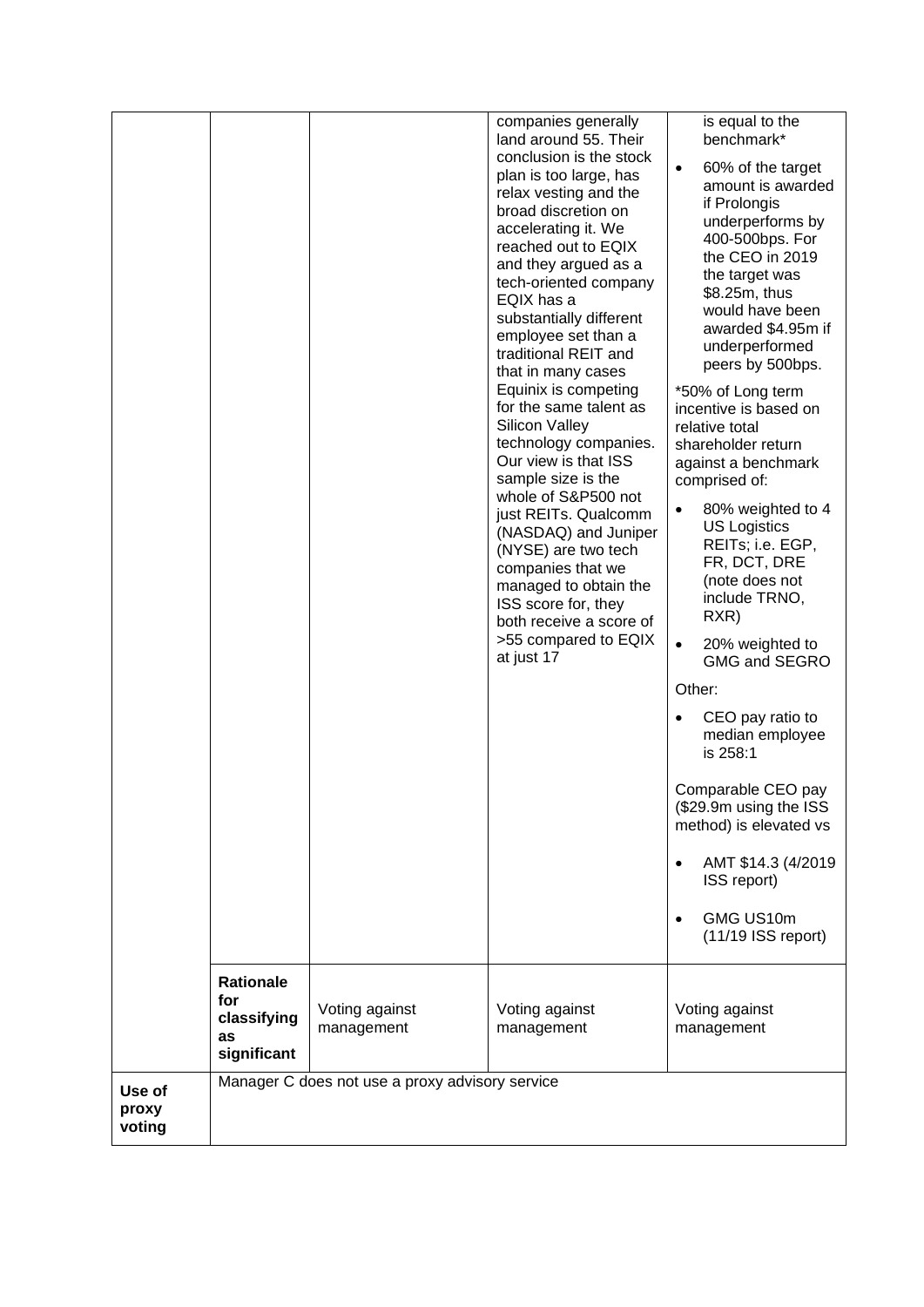# **SSgA Infrastructure Equity MFG Fund:**

| Voting<br>activity                       | Number of votes eligible to cast: 91                                                                                                                                                   |  |  |  |
|------------------------------------------|----------------------------------------------------------------------------------------------------------------------------------------------------------------------------------------|--|--|--|
|                                          | Percentage of eligible votes cast: 100.0%                                                                                                                                              |  |  |  |
|                                          | Percentage of votes with management: 85.0%                                                                                                                                             |  |  |  |
|                                          | Percentage of votes against management: 14.0%                                                                                                                                          |  |  |  |
|                                          | Percentage of votes abstained from: 0%                                                                                                                                                 |  |  |  |
| <b>Most</b><br>significant<br>votes cast | No data provided                                                                                                                                                                       |  |  |  |
| Use of<br>proxy<br>voting                | EOS subscribes to ISS' voting research, which it uses as an input to its voting<br>recommendations on behalf of clients, alongside research issued by other best-in-class<br>providers |  |  |  |

Note: While the reporting period for the data above is for the 12 months to 31 March 2021, the fund launched on 17 August 2020

## Industry wide / public policy engagement:

As mentioned in the SIP, the Fiduciary Manager has partnered with EOS at Federated Hermes ("EOS") to undertake public policy engagement on behalf of its clients (including the Trustee). This public policy and market best practice engagement is done with legislators, regulators and industry bodies and other standard setters to shape capital markets and the environment in which companies and their investors operate, a key element of which is risk related to climate change. The Fiduciary Manager represents client policies/sentiment to EOS via the Client Advisory Council of which WTW are currently the Chair. Engagement activities by EOS on public policy over the year included:

- 52 consultation responses or proactive equivalents (such as a letter), and 173 discussions held with relevant regulators and stakeholders during 2020;
- Climate Action 100+, an investor initiative aiming to ensure the world's largest corporate greenhouse gas emitters take necessary action on climate change, where EOS lead or colead 30 engagements and support another 14;
- Working closely with the Principles for Responsible Investment ('PRI'), including leading the engagement with Vale on tailings dam failure, and actively involved in other groups, including cyber risk, water stress, cattle deforestation, palm oil, plastics, cobalt and tax.
- Close collaboration with significant investor initiatives including Investors for Opioid & Pharmaceutical Accountability, Investor Alliance for Human Rights, Plastics Solutions Investor Alliance, 30% Club, and Investor Initiative on Mining & Tailings Safety.

The Fiduciary Manager also engaged in a number of industry wide initiatives and collaborative engagements including:

- Being a Tier 1 signatory of the 2012 UK Stewardship Code and submitting its first annual report to the 2020 UK Stewardship Code;
- Being a signatory of the Principles for Responsible Investment (PRI) and active member of their Stewardship Advisory Committee;
- Being a member of and contributor to the Institutional Investors Group on Climate Change (IIGCC), Asian Investors Group on Climate Change (AIGCC), and Australasian Investors Group on Climate Change (IGCC);